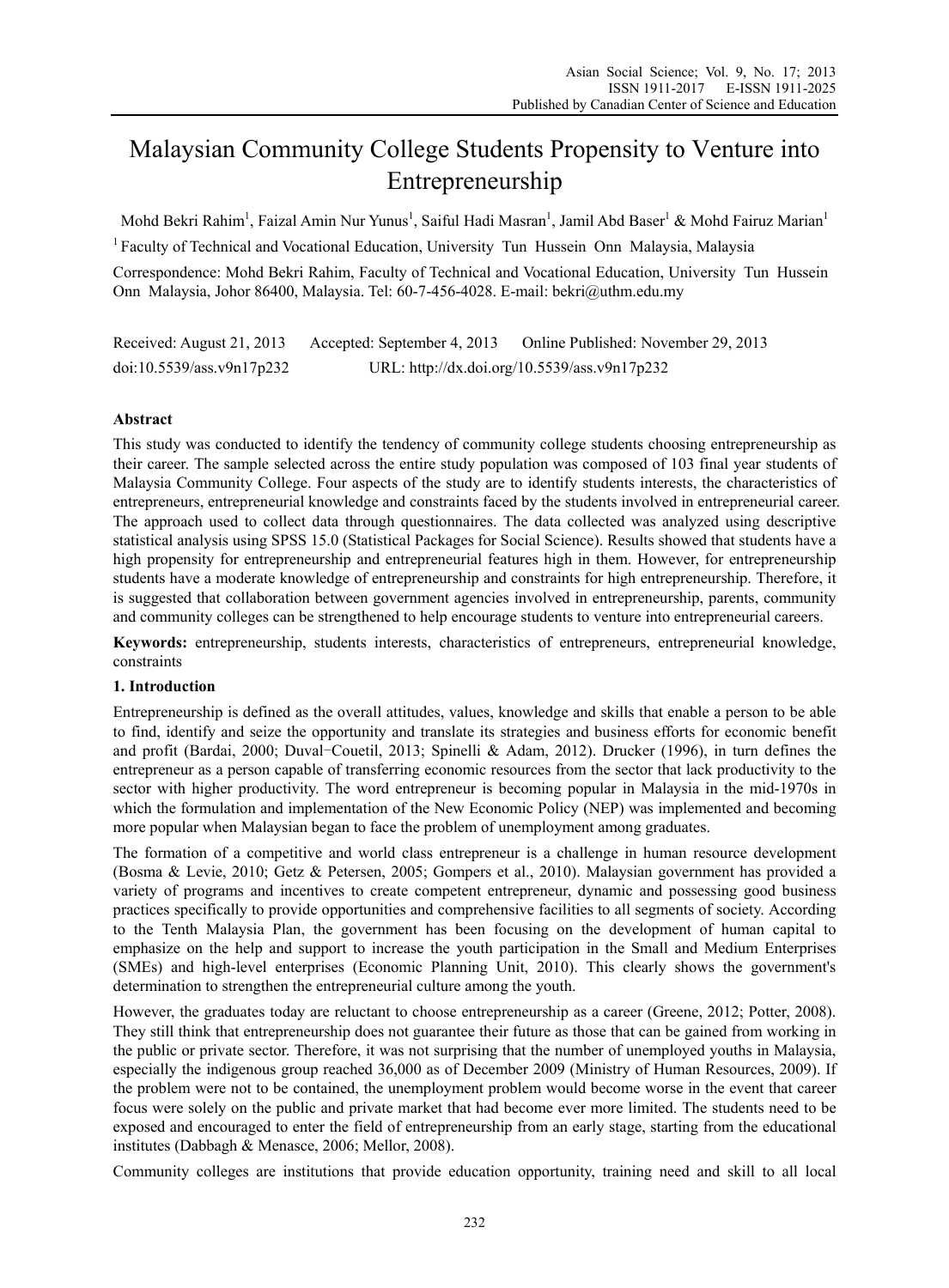communities before going to the labour market through education and technical training and vocational and lifelong learning (Department of Community Colleges, 2010). In addition, community colleges also focused on the needs of the local community in order to reduce the migration of rural youth to urban areas in search of jobs. Through the knowledge and skills learned indirectly provide opportunities for youths to work on their own with the opening of entrepreneurship through business premises such as repairing motorcycles, televisions, computers and so on. Even the role of community colleges in the development of entrepreneurship become increasingly important and has the potential to provide a more meaningful way to students, employers and the local community.

Globally, community college is a platform that is responsible in providing human resource training and entrepreneurship in the effort of developing national economy (NACEE, 2013). This is in line with Malaysia's vision of community colleges as centres of excellence in the fields of technology, business and industrial services, and responsible to produce graduates who are competent, honourable and responsible in line with the national education philosophy (Department of Community Colleges, 2010). Various efforts have been undertaken by the government in promoting entrepreneurship among students. The characteristics of entrepreneurs and students knowledge about entrepreneurship should be noted besides exposing them to business opportunities that should be seized (Kuratko, 2012; Oakey et al., 2002; Von Graevenitz et al., 2010). Constraints that are faced to be involved in entrepreneurship should be studied and solved. Hence this study was undertaken to: (i) identify the tendency of students to become entrepreneurs, (ii) identify the characteristics of entrepreneurship that is presence on students, (iii) identify the level of entrepreneurial knowledge possessed by students and (iv) identify the constraints faced by students in participation as entrepreneurs.

#### **2. Method**

Descriptive research using questionnaires as research instruments were used in conducting this study. Descriptive study is selected because of its comprehensive characteristics regarding the issues or problems, fast data collection, the use of large sample sizes, the information collected directly from respondents in a short time and the results of this study can be generalized to a certain population study (Check & Schutt, 2012; Cohan et al., 2011). Even the survey was able to measure the variables to be measured from a large sample size with high precision and a small sampling error (Kumar, 2011). A total of 103 final-year students at Malaysia Community Colleges have been involved as a sample in this study representing the entire study population. For the purpose of getting high validity and reliability, the number setting of samples are based on Krejie and Morgan sample size determination schedule (1970), where if the population size is 140, the minimum sample size used is 103. This study used questionnaires in the form of five-point Likert scale  $(1 =$  strongly agree;  $5 =$  strongly disagree) and for gathering information, the researchers have distributed themselves the set of questionnaires to students. By this method, the researchers can explain to respondents the method used to answer the survey form. In determining the content validity of the questionnaire built, the service of three experts from Community College lecturers has been used. Level of reliability of questionnaires was obtained by conducting a pilot study before implementing the actual study. A pilot study was conducted on 30 students ranging from actual samples of the study. Data from 30 samples was analyzed using SPSS through *Realibility Analysis-Scale Alpha Cronbach*. According to Numally (1978), the alpha value of 0.70 to 0.90 is an acceptable range of values that enable the instrument to be used in the research. Overall Cronbach Alpha values obtained for each item is 0.8 to 0.9, this means that the instruments used are valid and appropriate. The data obtained were analyzed to get the mean value using Statistical Package for the Social Sciences (SPSS) version 15.0.

#### **3. Results**

The findings on the tendency of students to venture into entrepreneurial careers are presented through Table 1. In total the students have a high propensity to become an entrepreneur.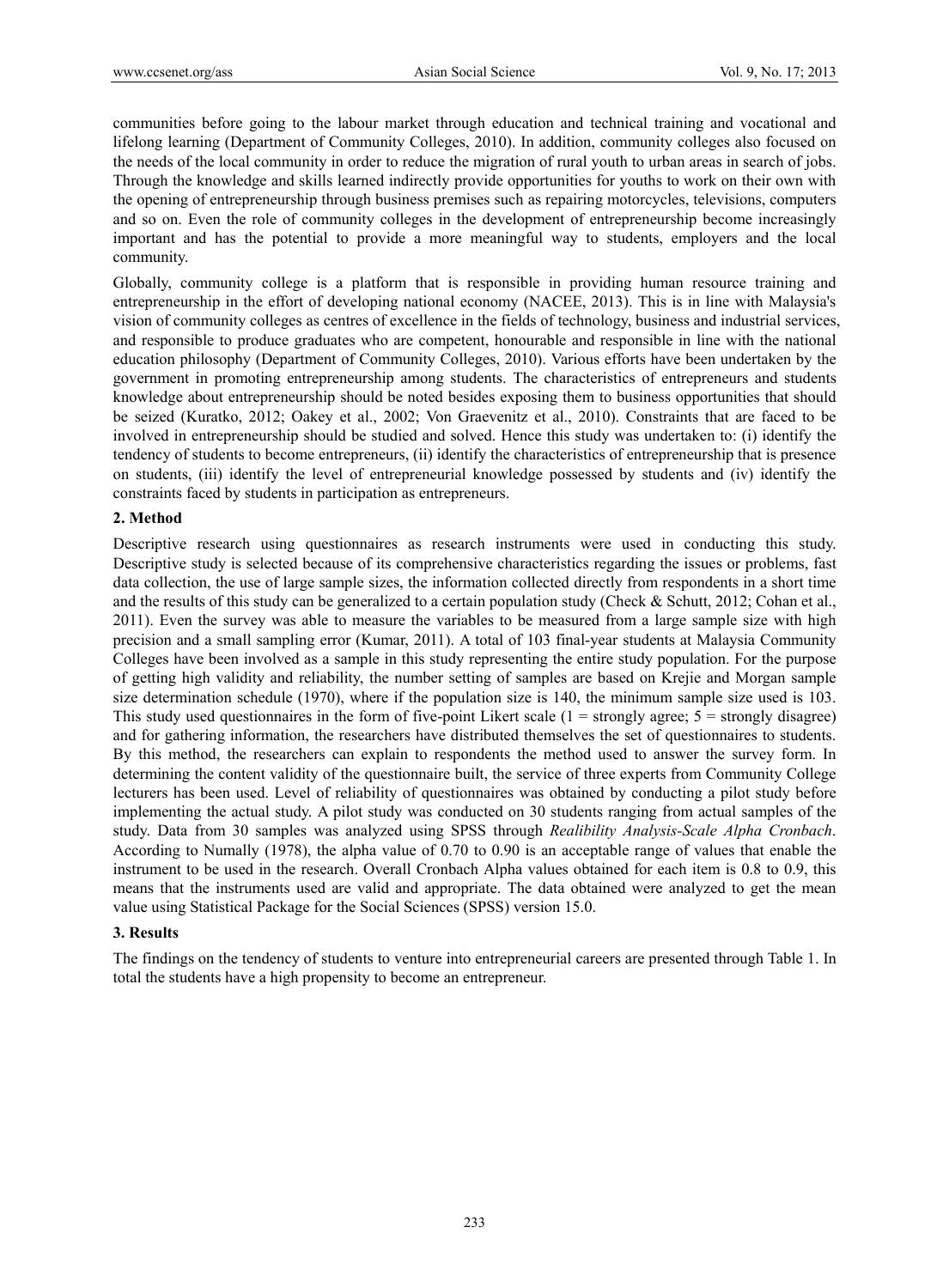| No.            | Item                                                                                                                    | Mean | Standard<br>deviation | Interpretation |
|----------------|-------------------------------------------------------------------------------------------------------------------------|------|-----------------------|----------------|
|                | I prefer to be self-employed compared to being wage earner                                                              | 3.92 | 0.957                 | High           |
| 2              | I would like to have my own business                                                                                    | 4.18 | 0.988                 | High           |
| 3              | I plan to venture into entrepreneurship                                                                                 | 4.11 | 0.839                 | High           |
| $\overline{4}$ | I like to do something that can bring financial gain                                                                    | 4.44 | 0.904                 | High           |
| -5             | I like to follow a story related to a person's success in<br>entrepreneurship                                           | 3.98 | 0.980                 | High           |
| 6              | I'm always looking for information on entrepreneurship in mass<br>media such as the internet, magazines, and newspapers | 3.56 | 0.946                 | High           |
| Total          |                                                                                                                         | 4.03 | 0.661                 | High           |

#### Table 1. The tendency of students to venture into entrepreneurship

While the findings of the study on the characteristics of entrepreneurial owned by the students to venture into entrepreneurial careers are presented by Table 2. Besides the tendency to venture into entrepreneurship, the students are also found to possess high entrepreneurial characteristics in themselves.

| No.   | <b>Item</b>                                                                            | Mean | Standard<br>Deviation | Interpretation |
|-------|----------------------------------------------------------------------------------------|------|-----------------------|----------------|
|       | Competition motivates me to work harder                                                | 4.15 | 0.821                 | High           |
| 2     | I am willing to face risk in order to achieve success                                  | 4.17 | 0.830                 | High           |
| 3     | Failure motivated me to keep trying                                                    | 4.17 | 0.830                 | High           |
| 4     | I am responsible for the tasks assigned to me.                                         | 4.28 | 0.706                 | High           |
| 5     | Time management is very important for me when doing a job                              | 4.35 | 0.776                 | High           |
| 6     | I always make a plan before doing any work                                             | 4.20 | 0.784                 | High           |
|       | I'm ready to add the skills, ability and knowledge to venture<br>into entrepreneurship | 4.30 | 0.739                 | High           |
| Total |                                                                                        | 4.23 | 0.597                 | High           |

Results of the analysis findings regarding the knowledge possessed by the students regarding entrepreneurship is as shown by Table 3. The results of the analysis show that the students generally possess and average level of entrepreneurship knowledge.

| No.   | Item                                                                                                       | Mean | Standard<br>Deviation | Interpretation |
|-------|------------------------------------------------------------------------------------------------------------|------|-----------------------|----------------|
|       | I know how to prepare a business plan.                                                                     | 2.21 | 0.839                 | Low            |
| 2     | I know the risk that would be faced by an entrepreneur.                                                    | 4.06 | 0.861                 | High           |
| 3     | I know the skills that are needed to be an entrepreneur.                                                   | 3.87 | 0.893                 | High           |
| 4     | I know the government agency that is involved in business<br>capital financing.                            | 2.25 | 0.837                 | Low            |
|       | I know the government agency that is involved in advisory<br>and business training.                        | 2.15 | 0.879                 | Low            |
| 6     | I know the type of business ownership that exists in<br>Malaysia                                           | 3.47 | 0.905                 | Moderate       |
|       | that the environmental influence plays an<br>know<br>important role in the selection of the business type. | 3.88 | 0.820                 | High           |
| Total |                                                                                                            | 3.13 | 0.597                 | Moderate       |

Table 3. Entrepreneurial knowledge possessed by students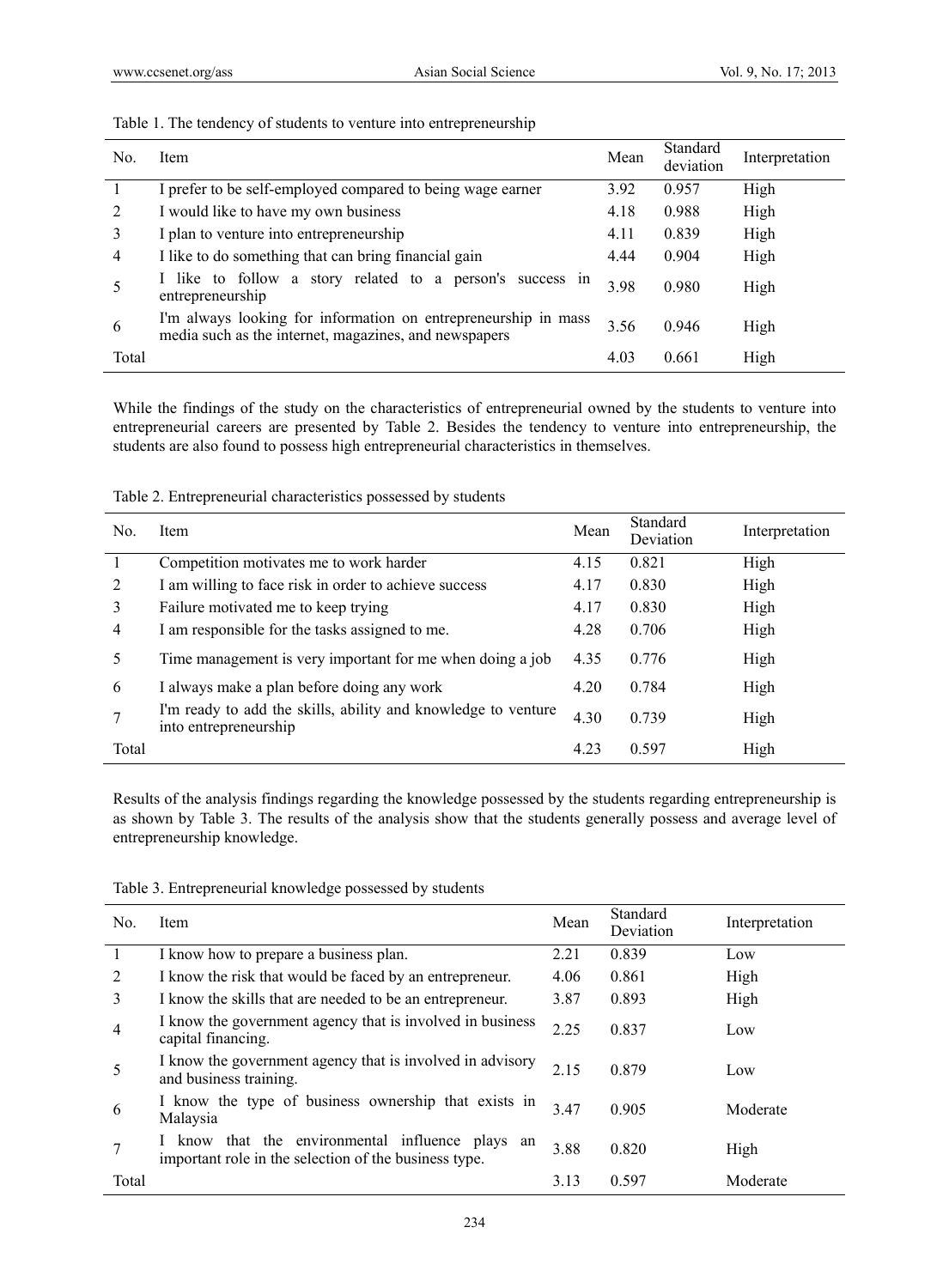Constraints faced by the students to become entrepreneurs were also analyzed and presented through Table 4. Overall, it was found that the students faced high constraints when venturing into entrepreneurship.

| No.   | Item                                                             | Mean | Standard<br>Deviation | Interpretation |
|-------|------------------------------------------------------------------|------|-----------------------|----------------|
|       | I have no basic knowledge in the business world                  | 4.21 | 0.839                 | High           |
| 2     | My family kept me from going into business                       | 1.62 | 0.861                 | Low            |
| 3     | I do not know how to get capital assistance to start a business. | 4.33 | 0.893                 | High           |
| 4     | I feel that my age is too young to be an entrepreneur.           | 2.11 | 0.837                 | Low            |
| 5     | I lack confidence to start my own business.                      | 4.13 | 0.879                 | High           |
| 6     | I lack the skills to manage my own business.                     | 4.23 | 0.905                 | High           |
| 7     | Being involved in entrepreneurship disturb my daily schedule     | 2.93 | 0.820                 | Low            |
| Total |                                                                  | 3.36 | 0.398                 | High           |

Table 4. Constraint in venturing into entrepreneurship

### **4. Discussion**

#### *4.1 Students Tendency to Be Involved in Entrepreneurship*

The findings show that the tendency level of Malaysia Community College's students to be involved in entrepreneurship as a whole is high. The majority of students tend to become entrepreneurs. Tendency for students to become entrepreneurs who have gotten the most positive feedback by respondents are they likely to do something that can bring financial gain. A successful entrepreneur is certainly willing to run the risk of making a change or jobs that can bring profits. Tendency for students to become entrepreneurs can also be seen from their high feedbacks to own their own business. This is in line with the college's intention to produce promising entrepreneur and students with the ability to start their own business after graduation. Oakey et al. (2002) argues, students' participation in entrepreneurship can provide a big impact on a country's industrial development.

The students are also found to have high interest and plan to venture into entrepreneurship. This is in line with the Ministry of Entrepreneur and Cooperative Development (MeCD) to encourage people to make entrepreneurship as a career option. The government also sought to reduce unemployment and increase employment opportunities for the graduates by encouraging them to become entrepreneurs (PUNB, 2013). Therefore, based on the arguments presented, it can be concluded that the final year students of Malaysia Community College has a high propensity to become an entrepreneur.

### *4.2 Entrepreneurial Characteristics Possessed by Students*

The majority of respondents agreed that they have the characteristics of entrepreneurship in them. Entrepreneurial characteristic that have the highest feedback are characteristics regarding systematic planning. According to Von Graevenitz et al. (2010) an entrepreneur who is able to make a good and systematic planning in order to achieve business goals has a high potential for success. He added that good planning taking into account the internal analysis (strengths and weaknesses), the external analysis (opportunities and threats) and detailed information.

Malaysia Community College students also have the entrepreneurial characteristics of high ability to find information. According to Duval-Couetil (2013) attributes to become a competent entrepreneur is a tendency to make informed decisions to achieve goals or solve business problems. In fact, an entrepreneur should be wise in finding and filtering information for business benefit. Potter (2008) also agreed and said that entrepreneurship is closely related to global economy changes that are growing and changing rapidly, hence it is necessary for an entrepreneur to possess the features and the ability to use information that is useful to be able to survive in this industry.

Commitment to the work agreement is also among the important characteristics of entrepreneurship and has a high value feedback from the respondents. Commitment to an agreement is one of the positive values that are able to encourage the success of an entrepreneur. A committed entrepreneur would be able to give priority to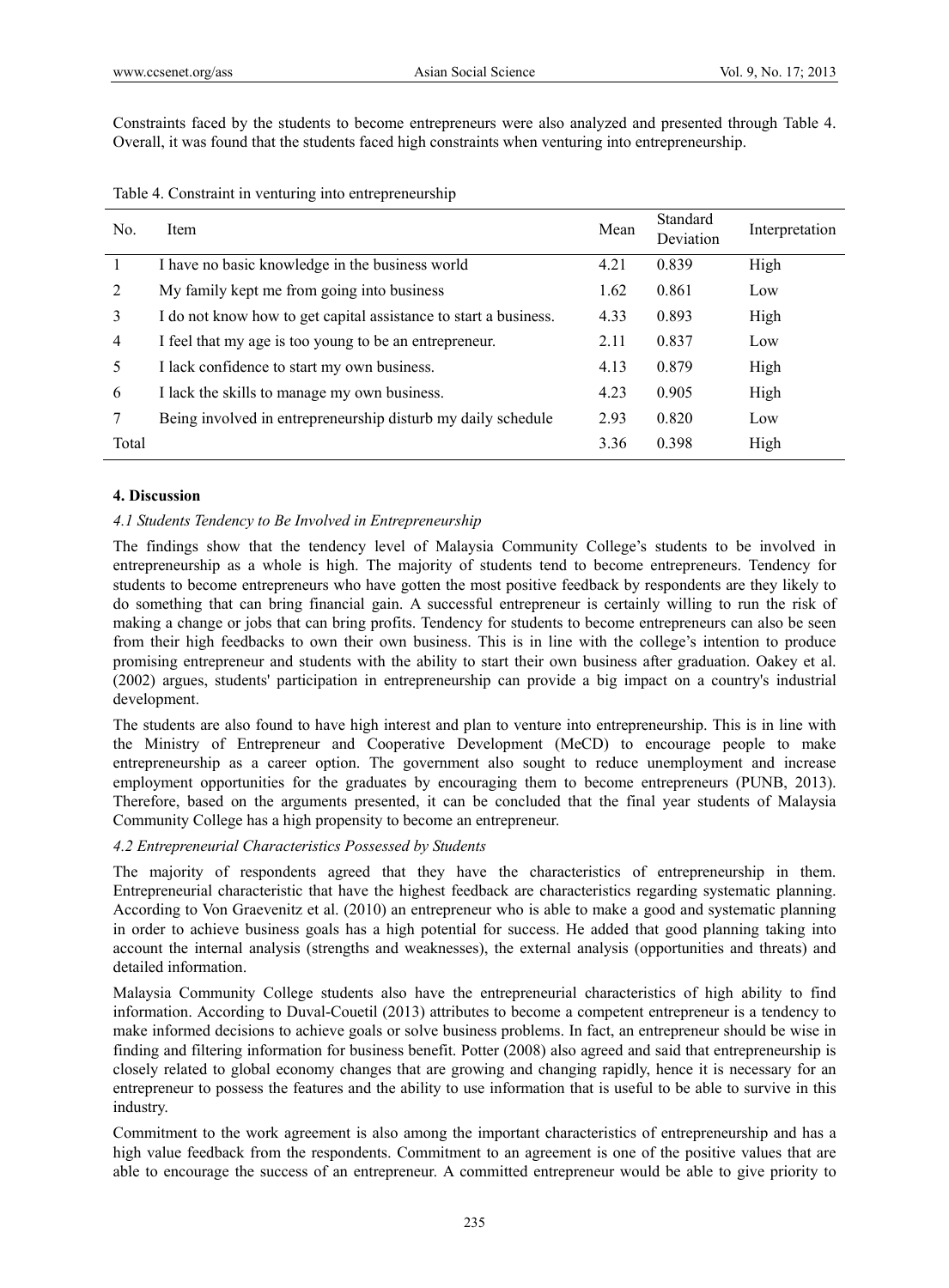ensure the task is completed in accordance with the agreement and take full responsibility for any problems with the customer (Kuratko, 2012). On the whole it can be concluded that the final year students Malaysia Community College has high entrepreneurial characteristics in them.

# *4.3 Level of Entrepreneurial Knowledge Possessed by Students*

Level of entrepreneurial knowledge possessed by final year students of Malaysia Community College on the whole is average. However, there are some question items that have high knowledge value which includes knowledge regarding the risk that would be faced by the entrepreneurs, skills needed to become an entrepreneur and also knowledge about the influence of the environment that plays an important role in the selection of the type of business.

Knowledge of the risk to be taken by an entrepreneur is important and courage to take risks need to be balanced with the knowledge and understanding of how to assess and manage the risks involved (Spinelli & Adam, 2012). Knowledge of an entrepreneur should also cover all aspects of the business, including human resources, capital, products, markets, supplies, equipment and technology (Kuratko, 2012; Spinelli & Adam, 2012). Skills needed to become an entrepreneur are also important in determining the success of any business carried on (Deakins & Freel, 2012).

However, there are also items that have a low value of knowledge among students, which includes the knowledge to prepare business plans, government agencies involved in business capital financing, and government agencies involved in business advisory and training services. Verily the knowledge and experience should go hand in hand. Thus, the knowledge to start and improve the business should be learned to create a more competitive young entrepreneur. Entrepreneurial knowledge will help the entrepreneurs to develop their business, helping entrepreneurs take advantage of a good business opportunity and increase their self-confidence (Hatten, 2012).

# *4.3 Level of Constraints to Venture into Entrepreneurship*

Constraints faced by the students to venture into entrepreneurship as a whole is high. Internal constraint faced by the students such as lack of self-confidence, lack of knowledge on how to gain business capital, lack of business management skills and no basic knowledge in business are high.

These constraints can be overcome if the students are exposed by agencies that could aid them as a young entrepreneur. The community college should play a role in opening students' minds to their potential and business opportunities that should be grabbed. This is consistent with the statement of Greene (2012) which states that to start and expand a business, an entrepreneur needs to find, evaluate and choose a viable business opportunity, have to have a vision of themselves, and be able to gather information resources, knowledge and entrepreneurial skills.

However, the majority of respondents are found not to face external constraint that is from the family. The students do not face any obstacles from the family if they are serious about going into business. Family supports play an important role and influence the entrepreneurial career development that is ventured by the entrepreneur (Getz & Petersen, 2005; Zahra et al., 2004). Overall, the students face high internal constraints that are regarding self-ability to venture into entrepreneurship and low external constrains that is obstacles from the family.

#### **5. Conclusion**

Overall findings of the study found that the final year students of Malaysia Community College have a high propensity to become an entrepreneur. In addition, the study also found that students have the characteristics of entrepreneurship in them. However, to venture into entrepreneurship the students have moderate knowledge of entrepreneurship and high constraints to venture into entrepreneurship.

Malaysia Community College can help the students enhance their knowledge of entrepreneurship by organizing entrepreneurial programs involving cooperation of government agencies involved in the financing business capital, advisory services and business training to students. Entrepreneurship Course organized by the Ministry of Higher Education Malaysia (MOHE) can also be established at Community College so that the students can be exposed to the basic skills of entrepreneurship. KPTM side can enhance the entrepreneurship modules to encourage community college graduates to venture into entrepreneurship. Entrepreneurship module must be added to the current knowledge elements of the agency that provides business capital and business advisory services and training. In fact, aspects such as self-confidence skills, punctuality, enthusiasm and creativity can also be inserted in the module.

Students should also gain knowledge on the characteristics of entrepreneurs and career information as